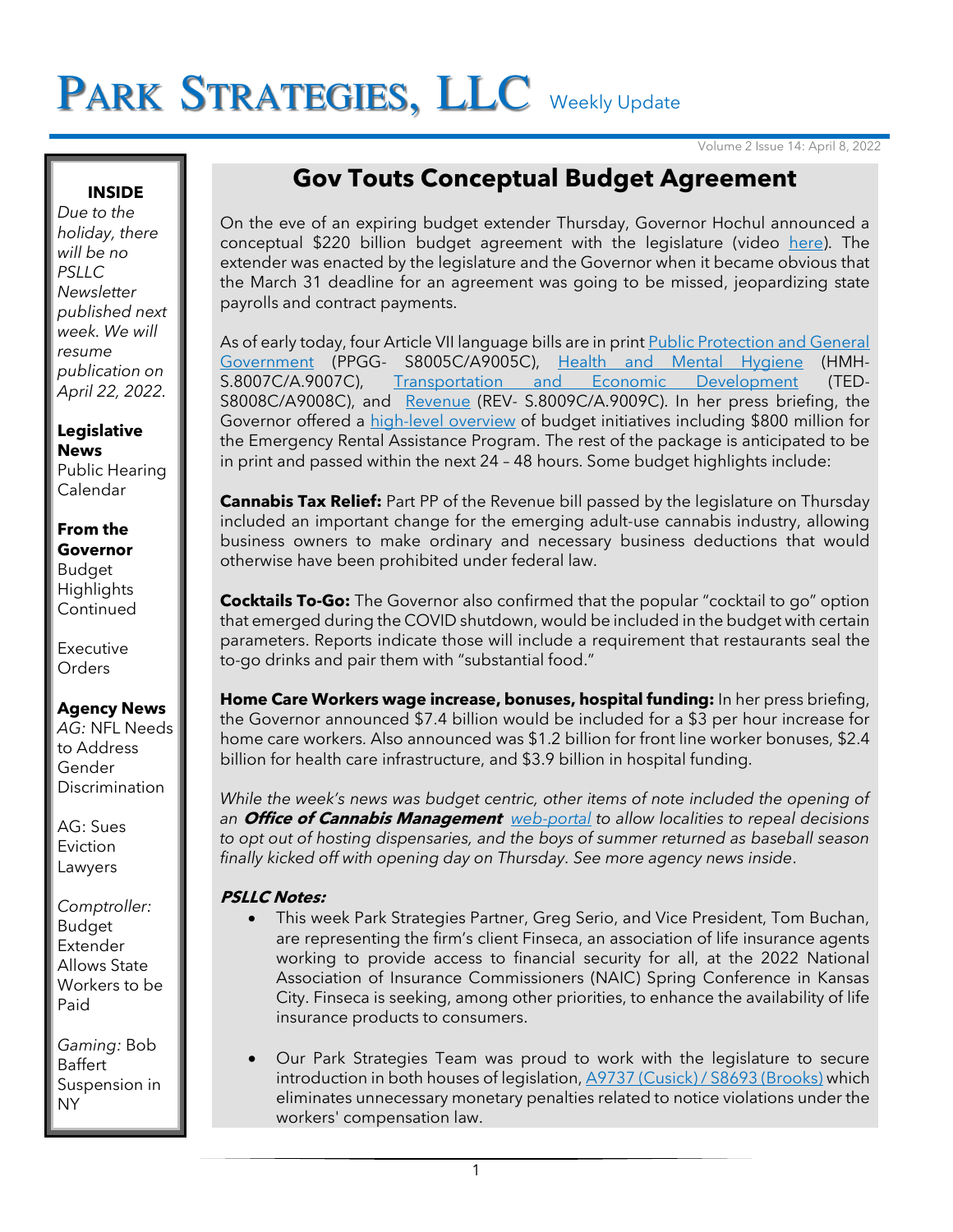# **PSLLC** Weekly Update Volume 2 Issue 14:



# **Legislative News Legislative Activity**

The Legislature is not scheduled to be in session next week. However, in the now unlikely event that budget negotiations do not conclude today or over the weekend, the legislature may return to finish passing budget bills (the *2022 Legislative Calendar* can be accessed [here\)](https://www.nyassembly.gov/leg/docs/sessioncalendar_2022.pdf). With the legislature's focus on budget negotiations, the floor calendars were again somewhat lighter than normal - 44 bills were passed this week.

Of particular note was:

~ [A1514 \(Dinowitz\) / S1345 \(Hoylman\)](https://www.nysenate.gov/legislation/bills/2021/s1345) prohibits an employer from requiring an employee or person seeking employment to accept mandatory arbitration agreements as a condition of employment. This bill passed the Assembly and heads to the Senate for consideration.

# **Public Hearings**

No public hearings are currently scheduled for either house of the legislature. The public hearing calendar can be accessed [here.](https://www.nyassembly.gov/leg/?sh=hear)

# **From the Governor**

#### **Governor Announces Agreement on FY NYS Budget**

In addition to the highlights in the opening column, Governor Hochul also touted the following budget highlights:

Tax relief for middleclass New Yorkers and small businesses

Suspending fuel taxes

Billions of dollars to rebuild the health care workforce, support home care workers, and build the health care system of the future

Increasing funding for and access to child care

A record-level investment in a fiveyear transportation

## [Full Announcement](https://www.governor.ny.gov/news/governor-hochul-announces-agreement-fy-2023-new-york-state-budget)  [here.](https://www.governor.ny.gov/news/governor-hochul-announces-agreement-fy-2023-new-york-state-budget)

# **Executive Orders:**

There were no new COVID related Executive Orders this week.